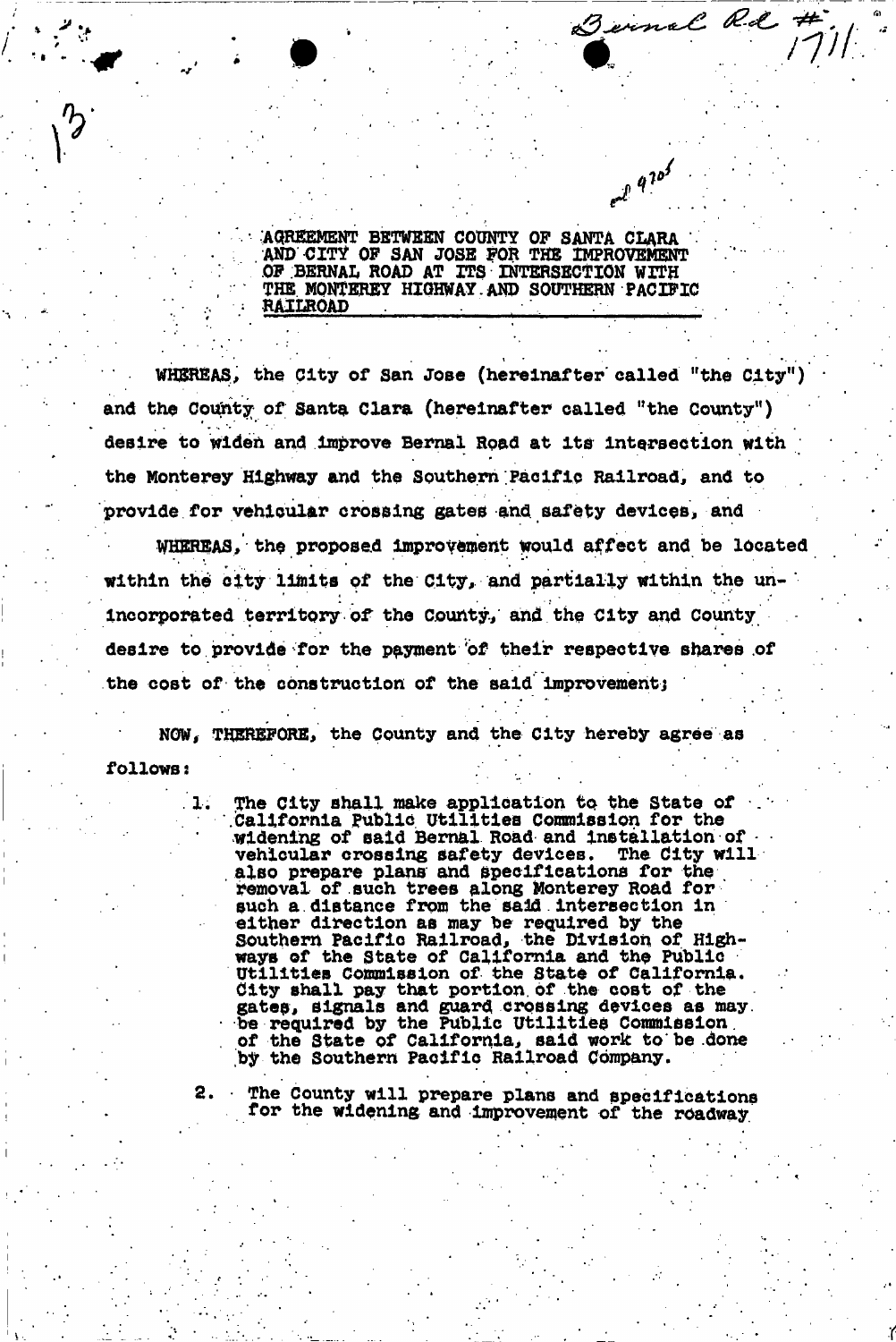in and along Bernal Road from its intersection with. Monterey Highway and westerly of the said "railroad tracks for such distance as required to. safely accommodate vehicular traffic over . and past the said railroad tracks, but not to exceed 500 feet. Upon request, the County Upon request, the County shall furnish to the City copies of its plans and specifications developed for the widening and improvement of Bernal Road as provided herein.

ï۰.

3.

4.

After receipt of the necessary permits the City agrees to enter into contracts for the removal of such trees as may be required by such permits and for the installation of such crossing gates, guards, and signal devices as may be required and permitted by the Public utilities Commission immediately. The City agrees to provide necessary funds for the payment of its portions of said contracts.

The County, agrees to let a contract for the • widening and improvement of Semal Road as soon as plans and specifications therefor have been<br>completed. The County agrees to advance such : The County agrees to advance such funds as may be necessary for the payment of the contract. oost of such widening and. improvement

う. Thirty days after completion of all work required of both parties to this agreement to the satisfaction of the California Public Utilities Commission, . the parties agree to submit statements of their costs to each other. The costs shall then be totaled and apportioned between the parties as follows:

\* The City of San JOse shall bear fifty percent. (50\$f) of the entire expense of the removal of trees, the installation of crossing gates, ...guards and signal devices and the widening of ...<br>"Bernal Road, but not to exceed the sum of. ten thousand and no/100 dollars  $(\text{$10,000.00}).$ The County agrees to bear all of the remaining cost and expense of the said project. Any balance due and owing to either party shall be paid within 30 days thereafter.

It is contemplated.that the improvement of the Bernal Road crossing is necessary In order to enable the. opening of Santa Teresa Park by the County of Santa Clara within the very near future, and both parties agree to proceed to complete their portions :of this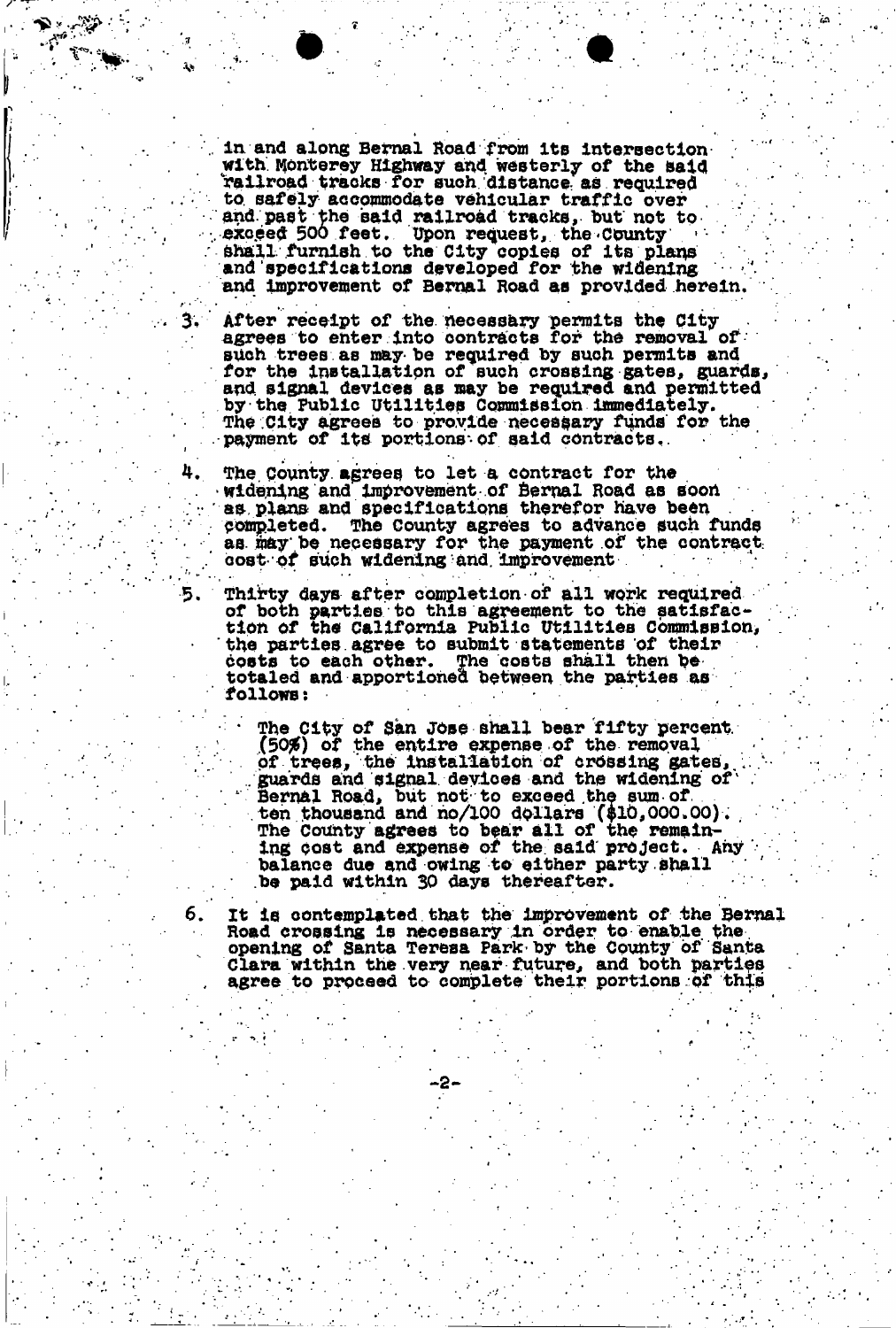agreement with all speed and diligence to the end that the opening of the said park for public use shall not be delayed.

IN WITNESS WHEREOF, the City and the County have caused this  $\mathcal{A}$ Agreement to be executed as of this day of  $_{\text{FFR}}$  26.1962.

**COUNTY OP SANTA CLARA** 

By Chairman of the Board of Supervisors

ma

rofler

•

CITY OF SAN JOSE

**MANAG** 

•3-

Uobe **By** Mayor

**Attests**  1erk

شی کے اس میں<br>مسلمان میں اس

 $\mathcal{N}$  ,  $\mathcal{N}$ 

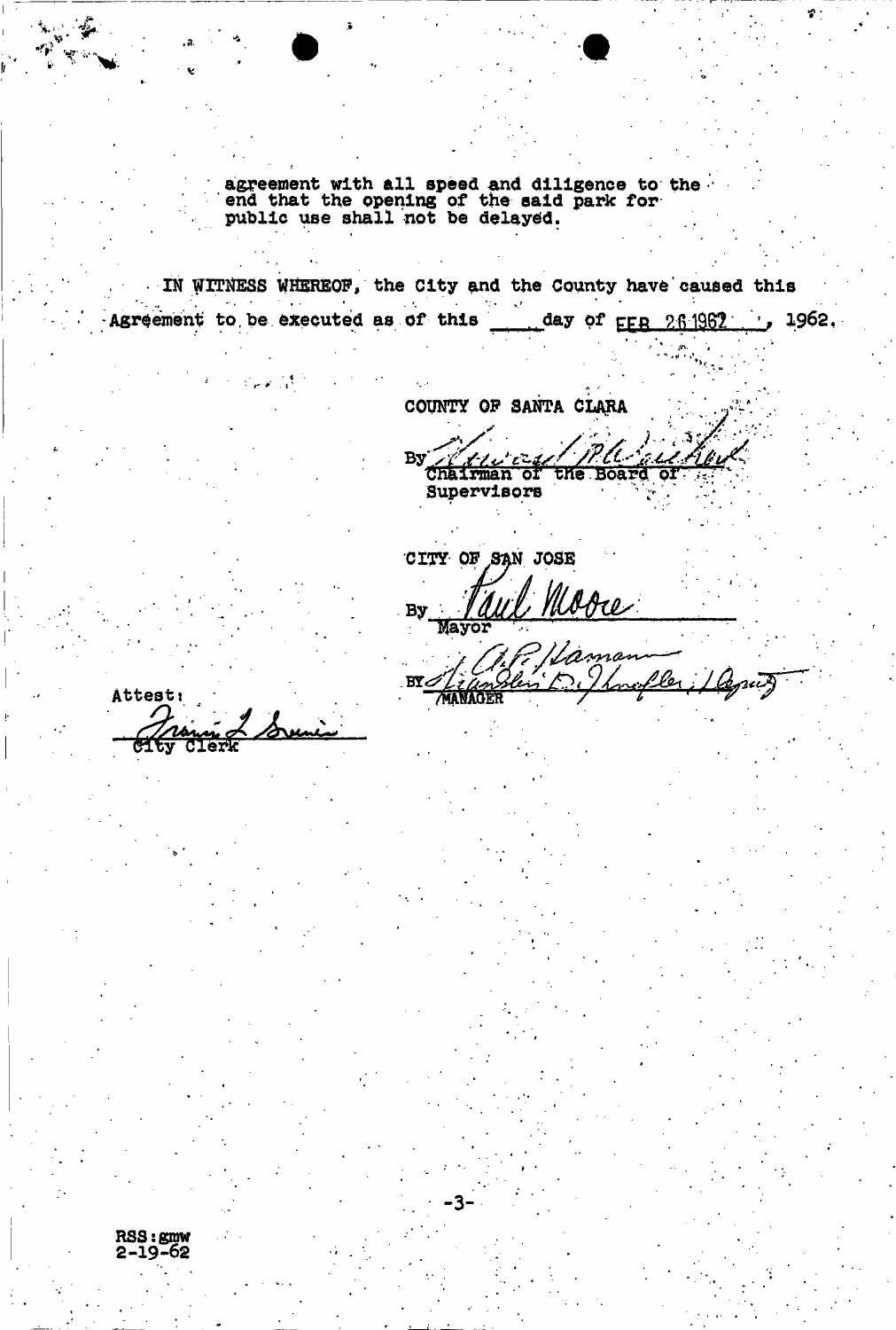## **ORDINANCE NO. 9705**

An Ordinance of the City of San<br>Jose Authorizing Execution by its<br>Mayor and City Manager of an<br>Agreement Between the County of<br>Santa Clara and the City of Ser-<br>Jose for the Improvement of Ber-<br>nal Road at its Intersection

THE IT ORDAINED BY THE COUNCIL OF THE CITY OF SAN

FOOT THE CITY OF SINCESS.<br>JOSE:<br>WHEREAS, the City of San Jose,<br>hereinafter called "City", and the<br>called "County", desire to widen<br>and improve Bernal Road at its<br>highway and the Southern Pacific<br>Railroad tracks and to prov

wHEREAS, the property to be<br>affected by said proposed improve-<br>ments is partially within the City<br>and partially within the unincorpo-<br>rated area of County; and<br>wHEREAS, both jurisdictions de-<br>efter to share the payment of

SECTION 1. The Mayor and City<br>
SECTION 1. The Mayor and City<br>
Manager are hereby authorized to<br>
execute, on behalf of the City of San-<br>
Jose, that certain agreement en-<br>
titled, "Agreement Between Coun-<br>
titled, "Agreement

gates, guards, and signal devices<br>as may be required. Said agree-<br>ment also provides that County<br>shall prepare plans and specifica-<br>tions for the widening and improve-<br>ment of Bernal Road from its in-<br>tersection with the M saru<br>lows:

The City of San Jose shall bear<br>fifty per cent (50%) of the entire<br>expense of the removal of trees,<br>the installation of crossing gates,<br>guards and signal devices and the<br>widening of Bernal Road, but not<br>to exceed the sum o Exerence is hereby made to a<br>
copy of said agreement on file in<br>
the office of the City Clerk for all<br>
of its terms, provisions and condi-<br>
tions.

SECTION 2. The City Manager<br>is hereby authorized to take all<br>steps necessary to carry out the<br>terms, provisions and conditions of<br>said agreement and to expend any<br>moneys necessary therefor from<br>funds properly appropriated

PASSED TO PRINT this 12th day of March, 1962, by the follow-ing vote: AYES: Councilmen - Doerr , Siegfried, Solari, Starbird, Welch

siegirieu, Solari, Starbird,<br>and Moore<br>ADEE: Councilmen - None<br>ADEE: Councilmen ABSENT: Councilmen - H a t haway

PAUL MOORE

Mayor<br>
ATTEST: FRANCIS L. GREINER<br>
City Clerk<br>
(Seal of the City of San Jose)

This is to certify that the forego-<br>ing is a full, true and correct copy of Ordinance No. 9223 of the Council of the City of San Jose which was given final reading and<br>adopted on 27/au 19.19.15/a **ATTEST: / 1962** 

**FRANCE ! L. GREINE R**  County of Santa City of San Jose.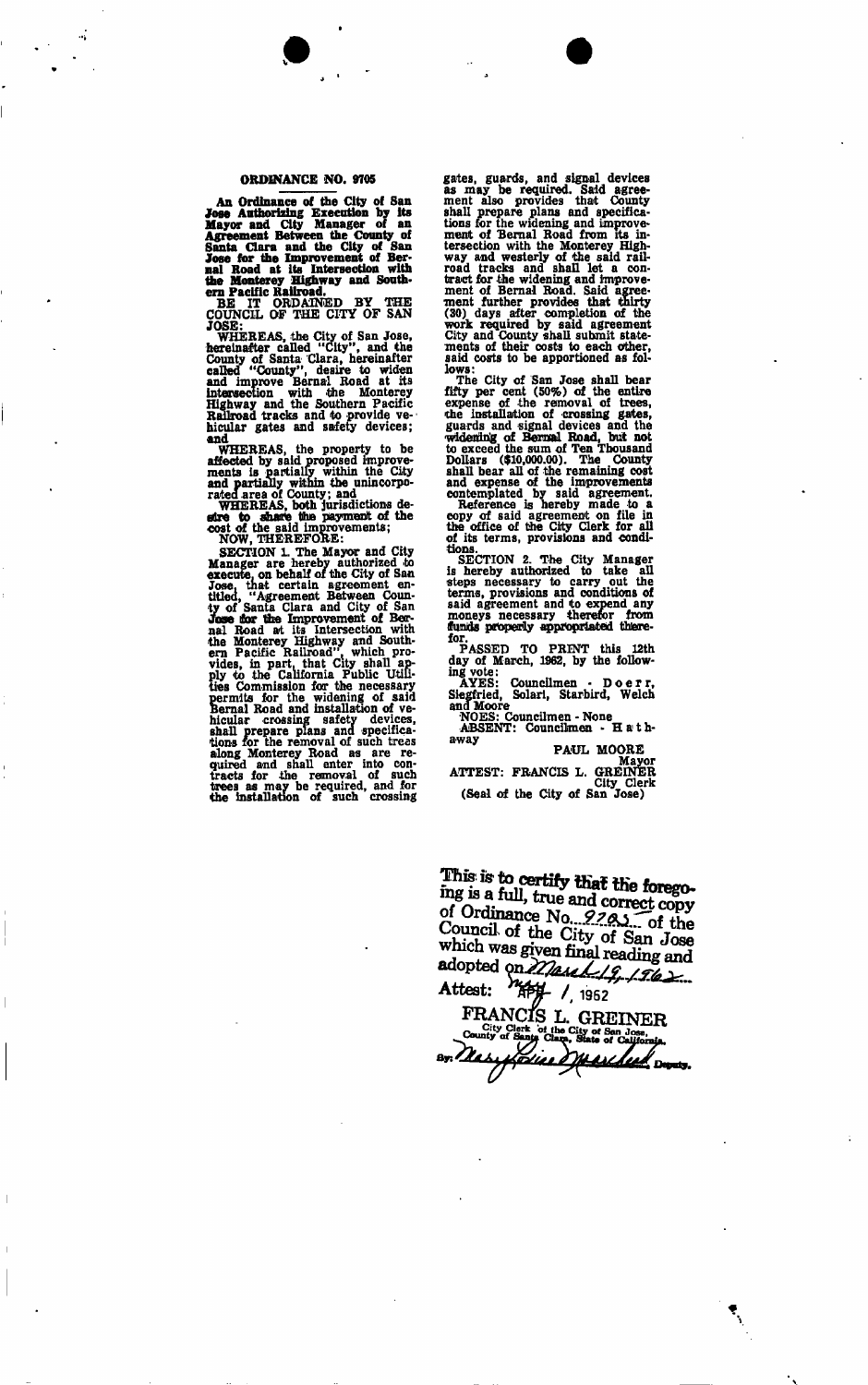**February 28, 1962** 

Mr. A. P. Hamann, City Manager **City of San Jose City Hall, 801 North First Street San Jose, California** 

Dear Mr. Hamann:

 $1\bar{3}$ .

**enclosed are the original and three copies of an agreement between the County of Santa Clara and the city of San Jose for the improvement of Bernal Road at its intersection with the Monterey Highway and Southern Pacific Railroad.** 

**please execute all copies, retain two for your file, and return the original and one copy to this office. Thank you for your cooperation.** 

**Very truly yours,** 

**BOARD OF SUPERVISORS** 

**Mrs. Jean Pullan Clerk of the Board** 

**JPseo Enclosures**